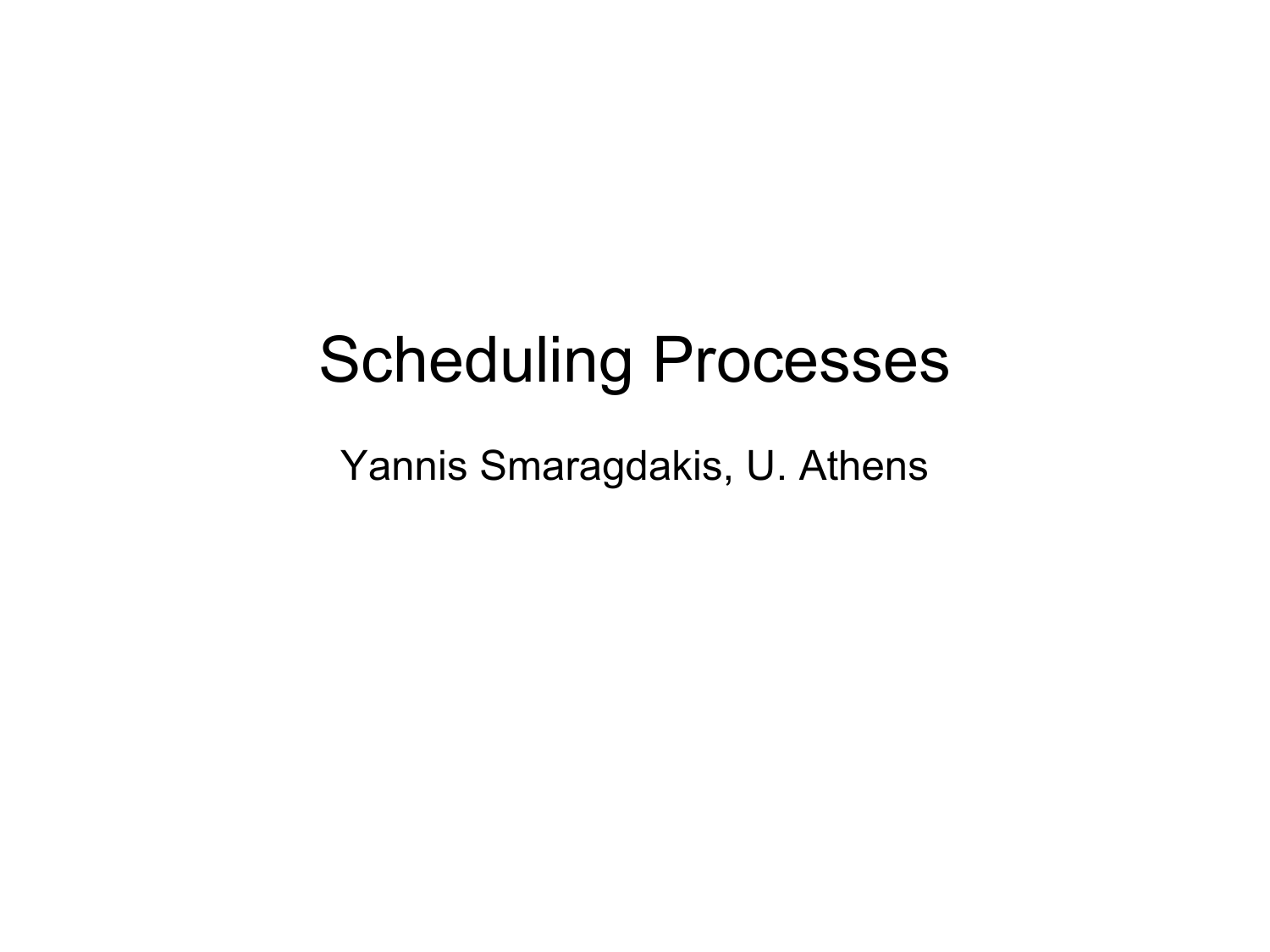# Many Objectives

- Throughput
	- finishing many jobs (i.e., processes)
- Latency
	- finishing a job quickly
- Responsiveness
	- minimizing pauses, or first reaction
- Fairness
	- ensuring all jobs get a chance to run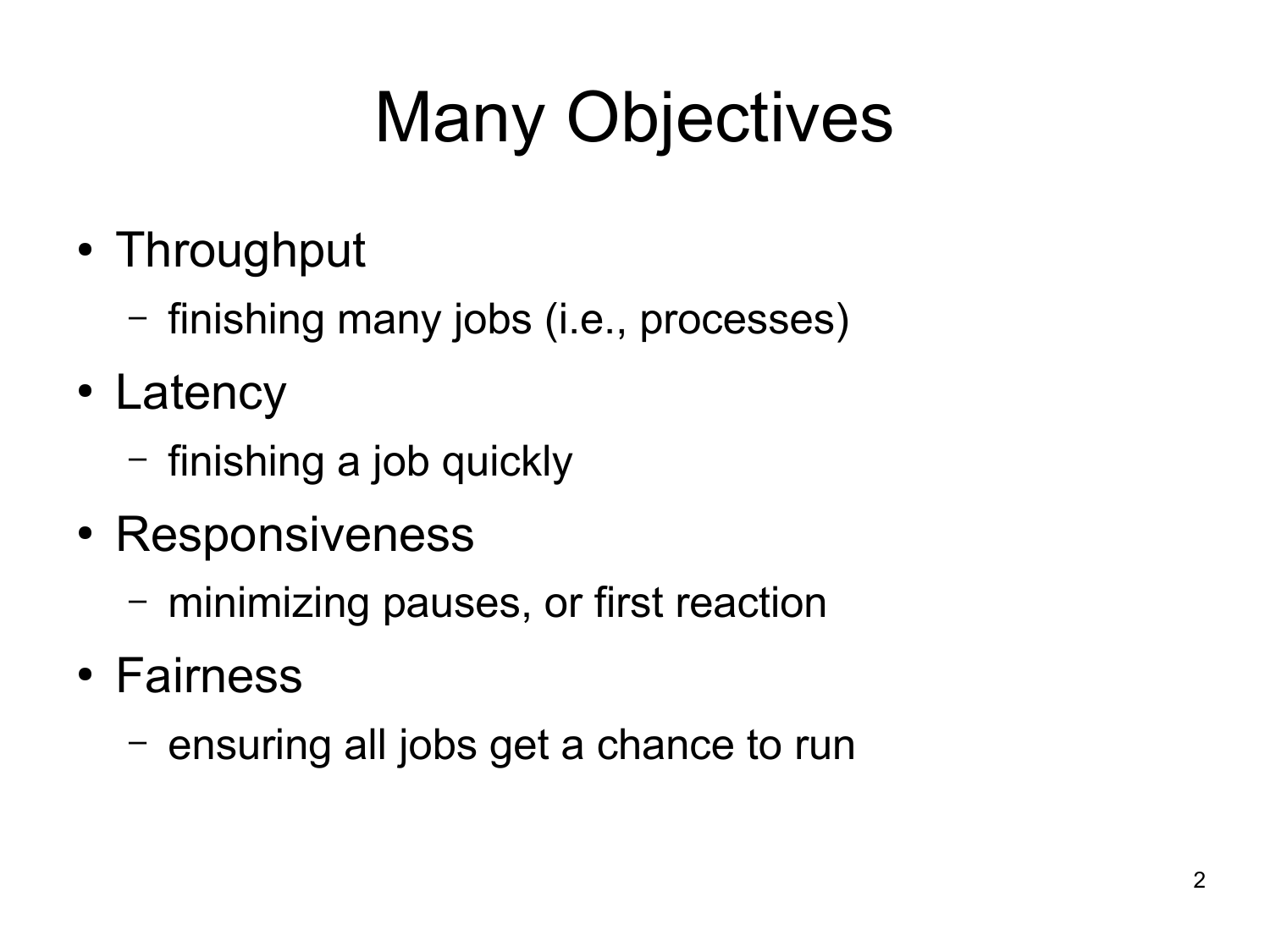# **Metrics**

- Turnaround time
- Response time
- CPU Utilization

$$
T_{\text{turnaround}} = T_{\text{completion}} - T_{\text{arrival}}
$$
  

$$
T_{\text{response}} = T_{\text{firstrun}} - T_{\text{arrival}}
$$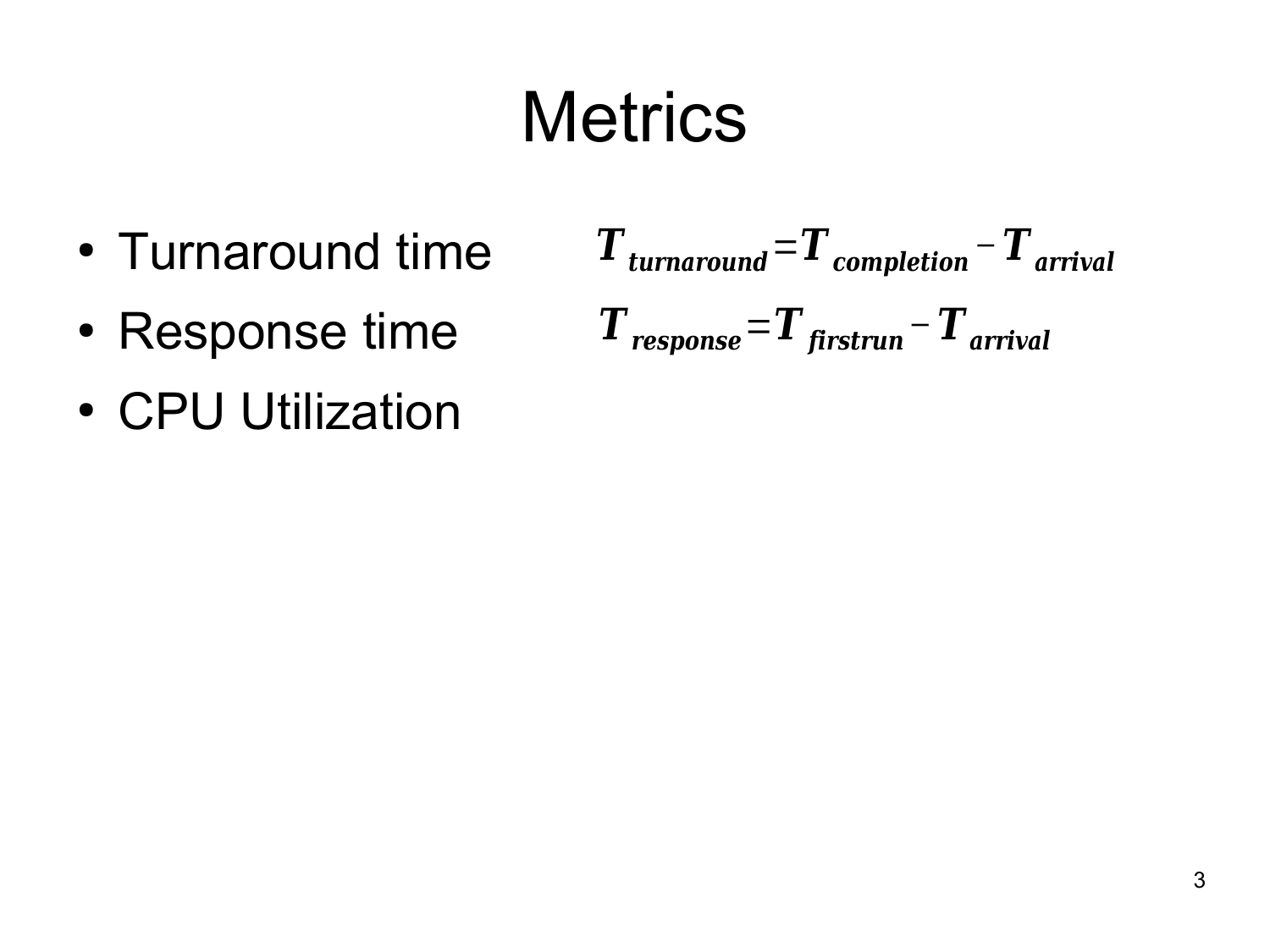# **Difficulties**

- Jobs arrive at any time
- Their workload is unknown
- They don't just use the CPU, but may block – relinquishing the CPU! (Most common!)
- Their blocking duration is unpredictable
- Switching jobs has an overhead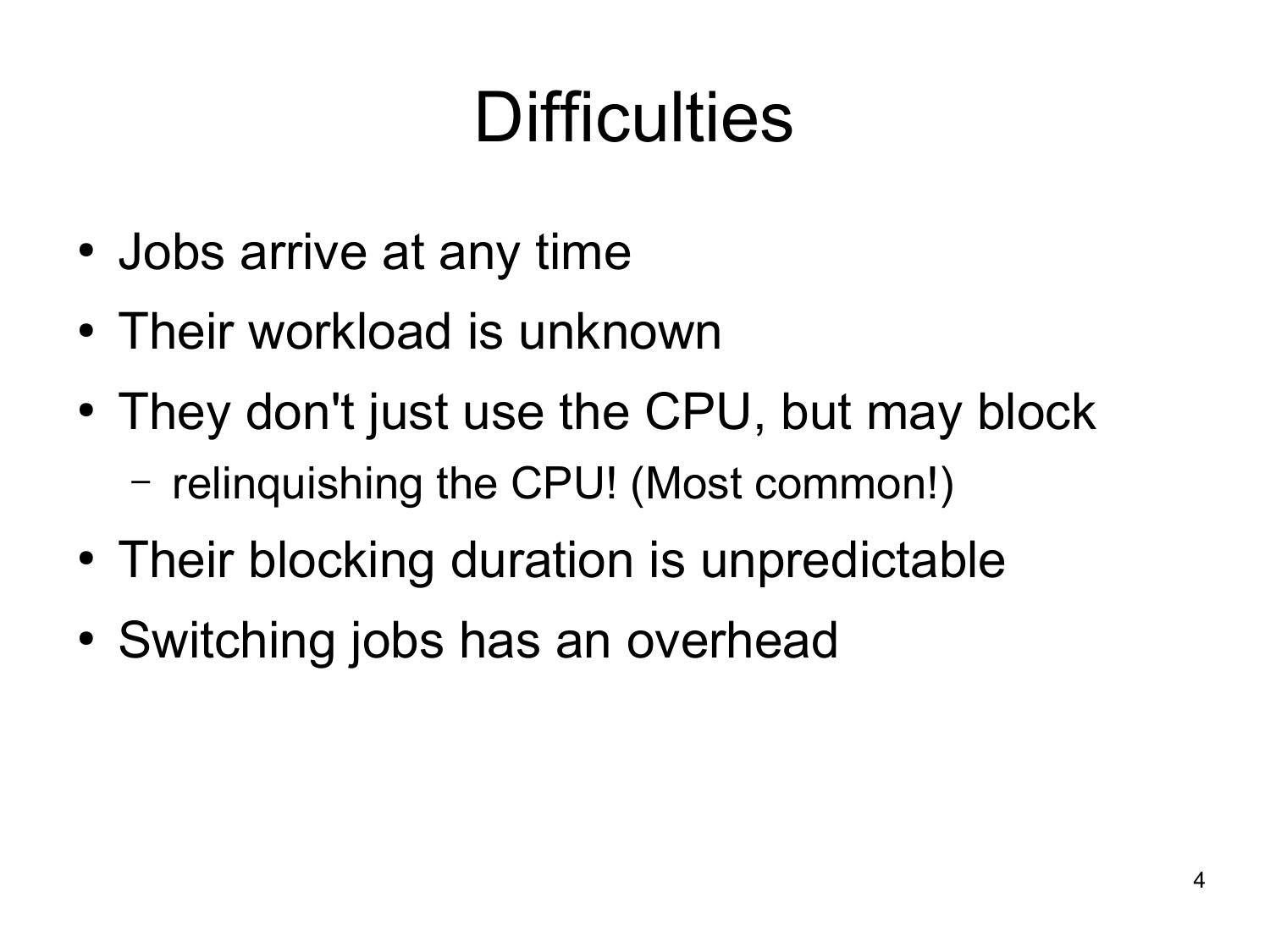### Some Policies

- FIFO/First-Come, First-Served (FCFS)
- Shortest Job First (SJF)
	- do we know enough to do this well?
- Shortest Time-to-Completion First (STCF)
- Round Robin (RR) with time slices
	- tradeoff? I/O?
	- generally: fair policy => bad turnaround time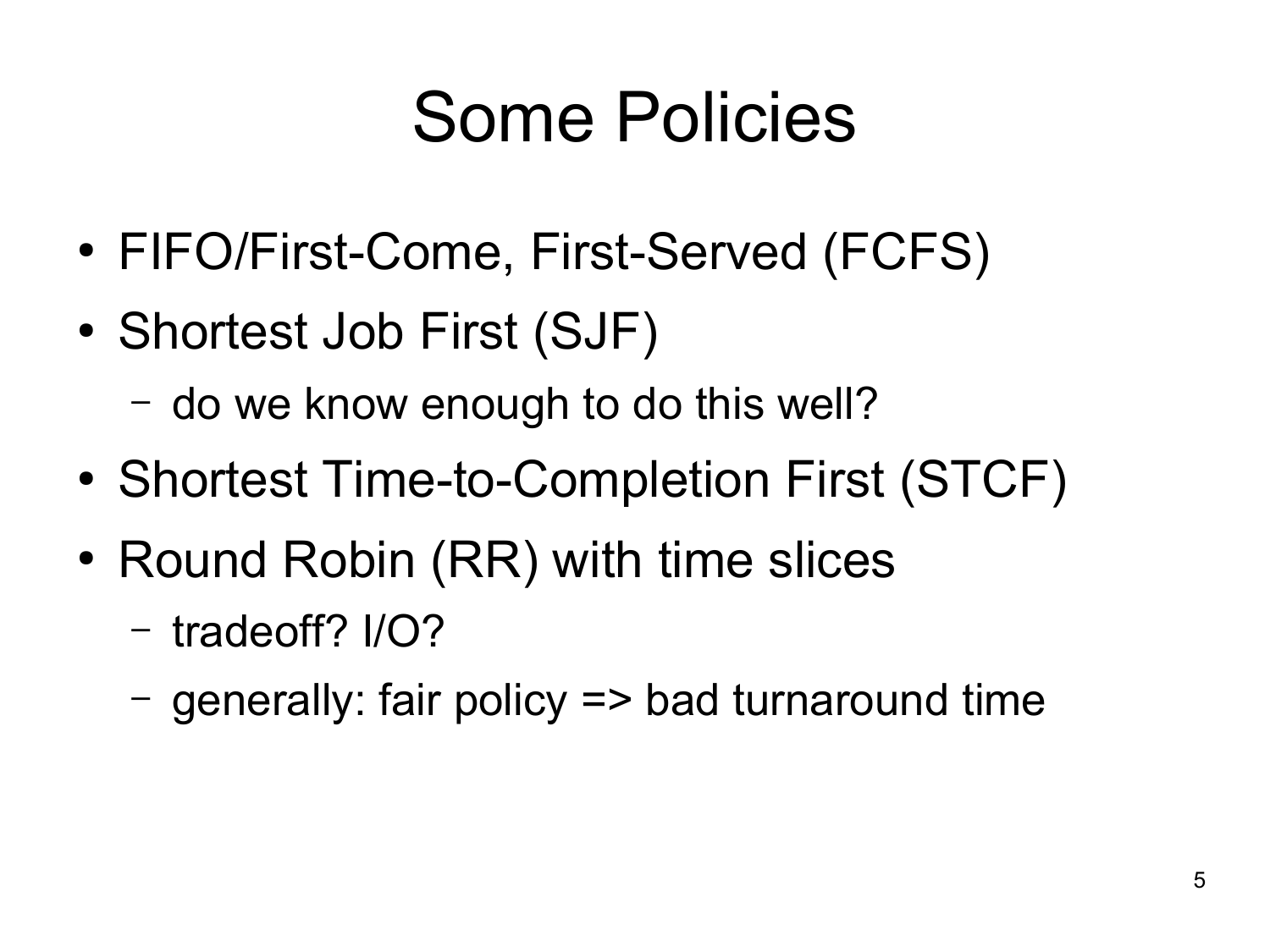# Need Adaptive Policy!

- First try:
	- *use priorities (many queues), RR if same*
	- *initially at high priority*
	- *a job that exhausts time slice gets reduced priority*
		- otherwise, if it blocks, stays at same priority
- Aim: I/O jobs get preference
- Weaknesses: can be gamed, can starve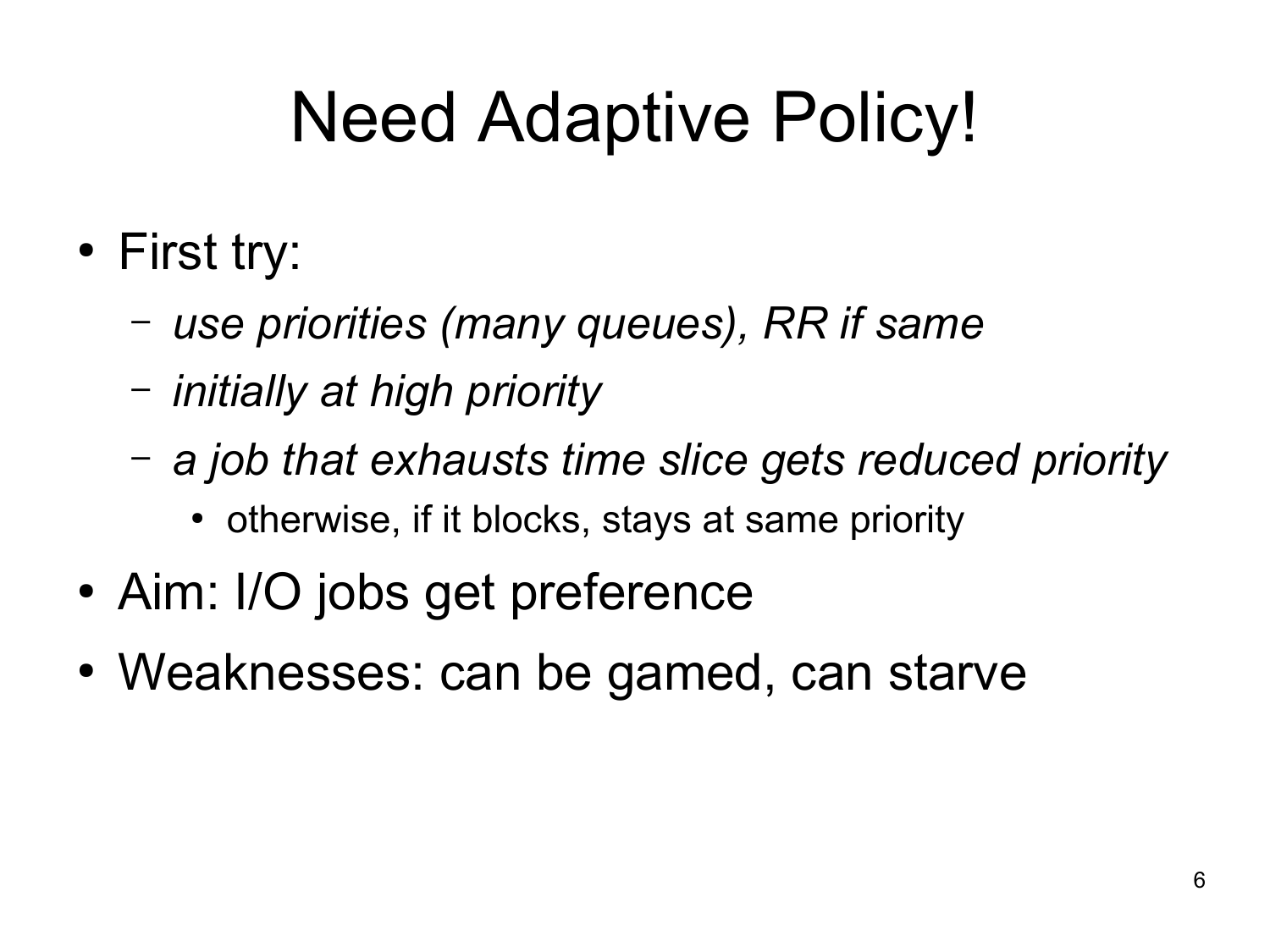# Good Adaptive Policy: MLFQ

- Multi-Level Feedback Queue:
	- *use priorities (many queues), RR if same*
	- *initially at high priority*
	- *a job that exhausts time slice (in however many schedulings) gets reduced priority*
	- *after some time S, move all jobs to top priority*